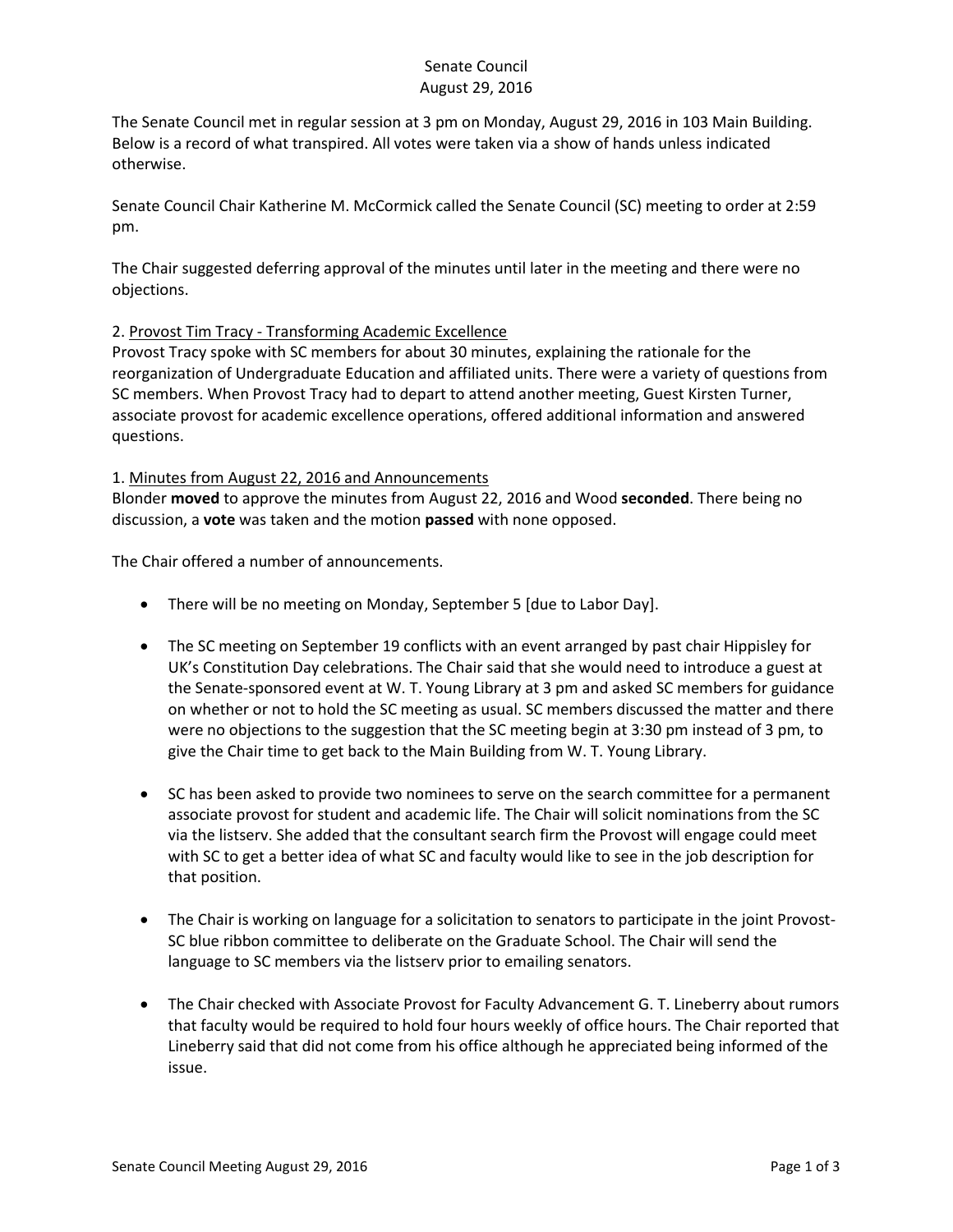# Senate Council August 29, 2016

- The Chair is in the process of orienting the new chair of the Senate's UK Core Education Committee (UKCEC). With the loss of the associate provost for undergraduate education and the entire Undergraduate Education area, it has fallen to the Chair to ensure the Undergraduate Council, UKCEC, and the Advisory Committee for Graduation Composition and Communication (ACGCCR) are populated. The Chair noted that Jane Jensen and Scott Yost will continue to cochair the ACGCCR.
- Michael Healy will serve again as academic ombud for 2016-17.
- Phil Harling, the interim dean for the Honors College, will give senators an update on the activities of the Honors College Transition Committee at the November Senate meeting.

#### 3. Degree Recipients

# a. Second August 2016 Degree List

Grossman **moved** that the elected faculty senators of the SC approve UK's second August 2016 list of candidates for degrees, on behalf of the Senate and through the President to the Board of Trustees, as the recommended degrees to be conferred by the Board. Mazur **seconded**. There being no discussion, a **vote** was taken and the motion **passed** with none opposed.

#### b. Late Addition to the Degree List (per *Senate Rules 5.4.1.1.D.1-2*)

i. Motion to Amend Something Previously Adopted (May 2016 Degree List) for Communication and Information Student BA-17: Bestow BS Communication and Rescind BA Communication Grossman **moved** to amend something previously adopted (May 2016 degree list) for Communication and Information student BA-17 by bestowing a BS Communication and rescinding the BA Communication. Mazur **seconded**. Guest Suanne Early explained that the actions were needed to correct mistakes she made when she was new in her position. A **vote** was taken and the motion **passed** with none opposed.

ii. Motion to Amend Something Previously Adopted (May 2016 Degree List) for Communication and Information Student ED-08: Bestow BS Media Arts and Studies and Rescind BA Media Arts and Studies Grossman **moved** to amend something previously adopted (May 2016 degree list) for Communication and Information student ED-08 by bestowing a BS Media Arts and Studies and rescinding the BA Media Arts and Studies. Wood **seconded**. Guest Suanne Early explained that the actions were needed to correct mistakes she made when she was new in her position. A **vote** was taken and the motion **passed** with none opposed.

#### 4. Election of Vice Chair

Mazur **moved** to open the floor for nominations for the position of SC vice chair. Schroeder **seconded**. A **vote** was taken and the motion **passed** with none opposed. Mazur nominated Bailey to serve as vice chair. In response to a question from Bailey, McCormick explained that the vice chair reviews Senate minutes, monitors attendance of senators, and stands in for the chair if the chair is absent.

Blonder **moved** to close nominations and Porter **seconded**. A **vote** was taken and the motion **passed** with none opposed.

Wood **moved** to accept Bailey's nomination and elect Bailey to the position of vice chair by acclamation. Grossman **seconded**. A **vote** was taken and the motion **passed** with none opposed.